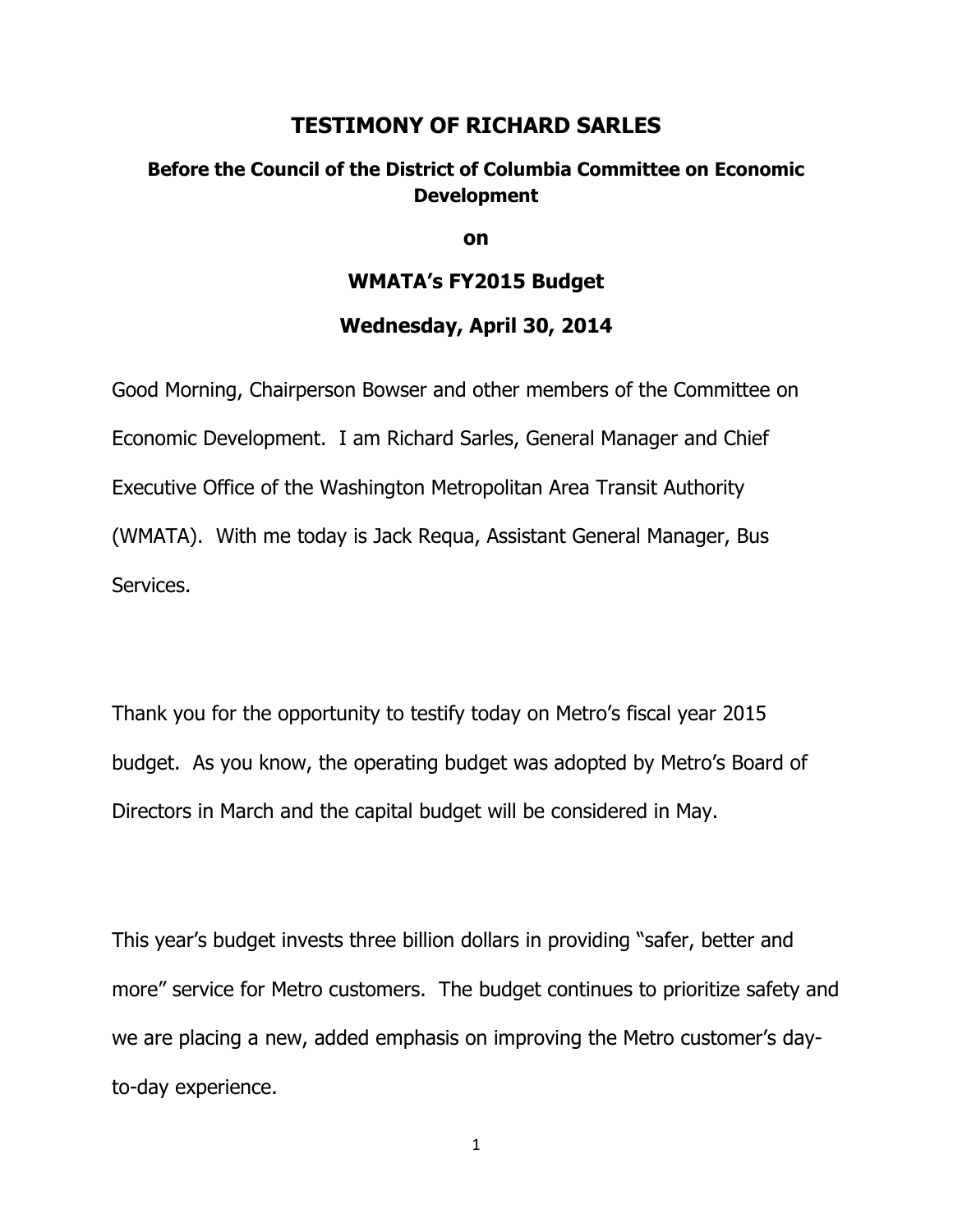We are working to make improvements that customers will notice along every step of their journey with Metro. Let's take a look at what riders will see in the coming fiscal year.

In Fiscal Year 2015, the first of our **new 7000 series railcars** will go into service. The rail cars are being made in America, and offer a full slate of safety enhancements and "customer-driven" features such as electronic arrival displays; wider aisles; more comfortable seats; more space for wheelchairs; and an improved public address system for clearer announcements.

We're also improving our current fleet of railcars by replacing the carpet with **resilient flooring** on all 5000- and 6000-series cars**.** The new flooring is slipresistant, easier to clean, and provides a modern look and feel to Metro rail cars.

As part of our goal to deliver quality service, we will continue to **improve the reliability and safety** of Metrorail through upgrades to our tracks. Well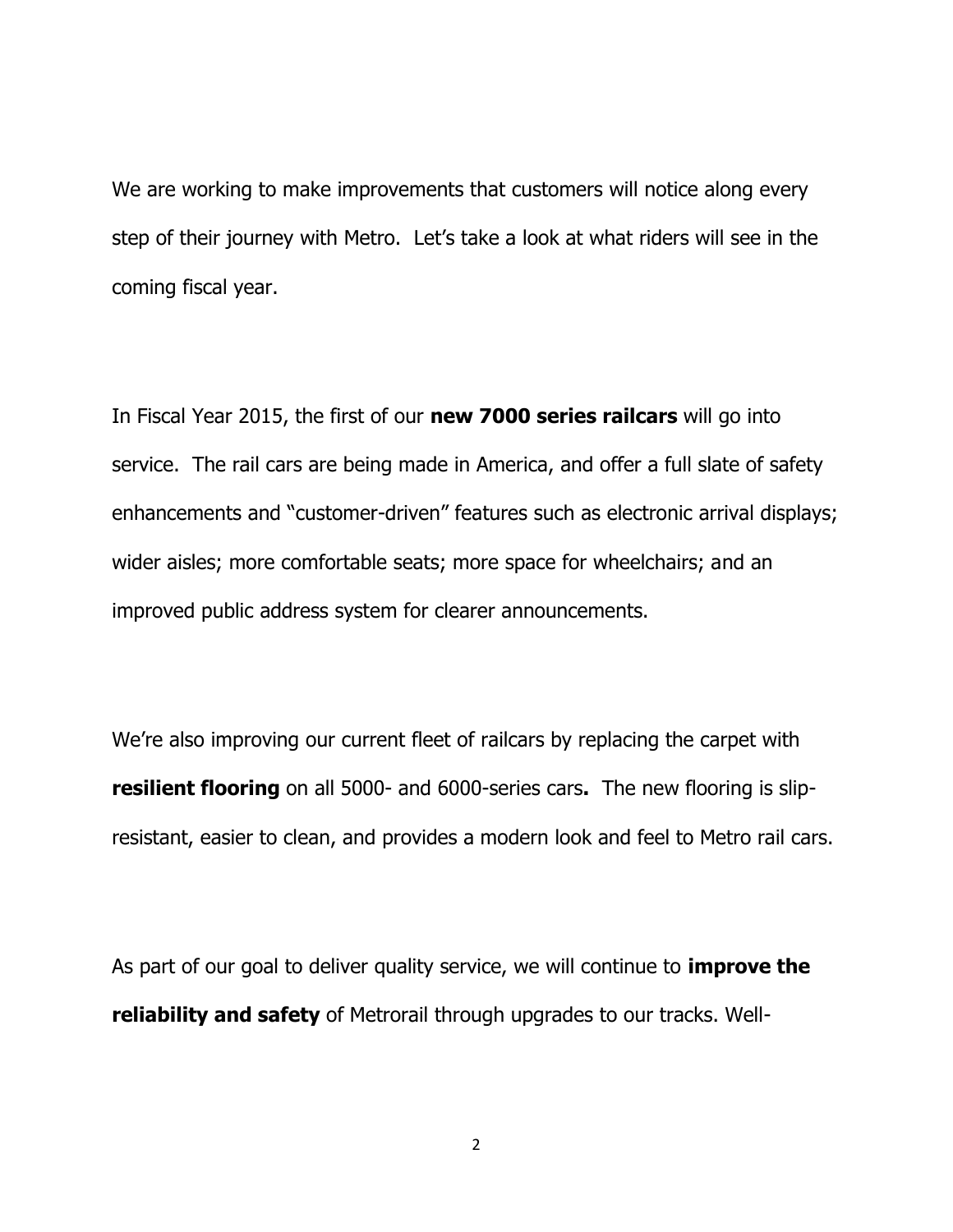maintained tracks maximize customer satisfaction through convenient and comfortable rail service and minimize disruptions and service delays.

In addition, the Fiscal Year 2015 budget continues to invest in making safety improvements recommended by the National Transportation Safety Board. Of the 29 **NTSB recommendations** made to Metro, 21 have been closed and we are working to close the remaining eight.

Metrobus riders will benefit in Fiscal Year 2015 from 151 **new "low-floor" buses**. We're also planning to provide a mid-life overhaul for 100 buses, restoring them to "like-new" condition.

# **Other planned Metrobus improvements** include:

- 46 new real-time arrival and customer information displays
- Accessibility improvements at 40 bus stops
- Nearly 3,000 new bus stop signs and more than 2,000 updated information cases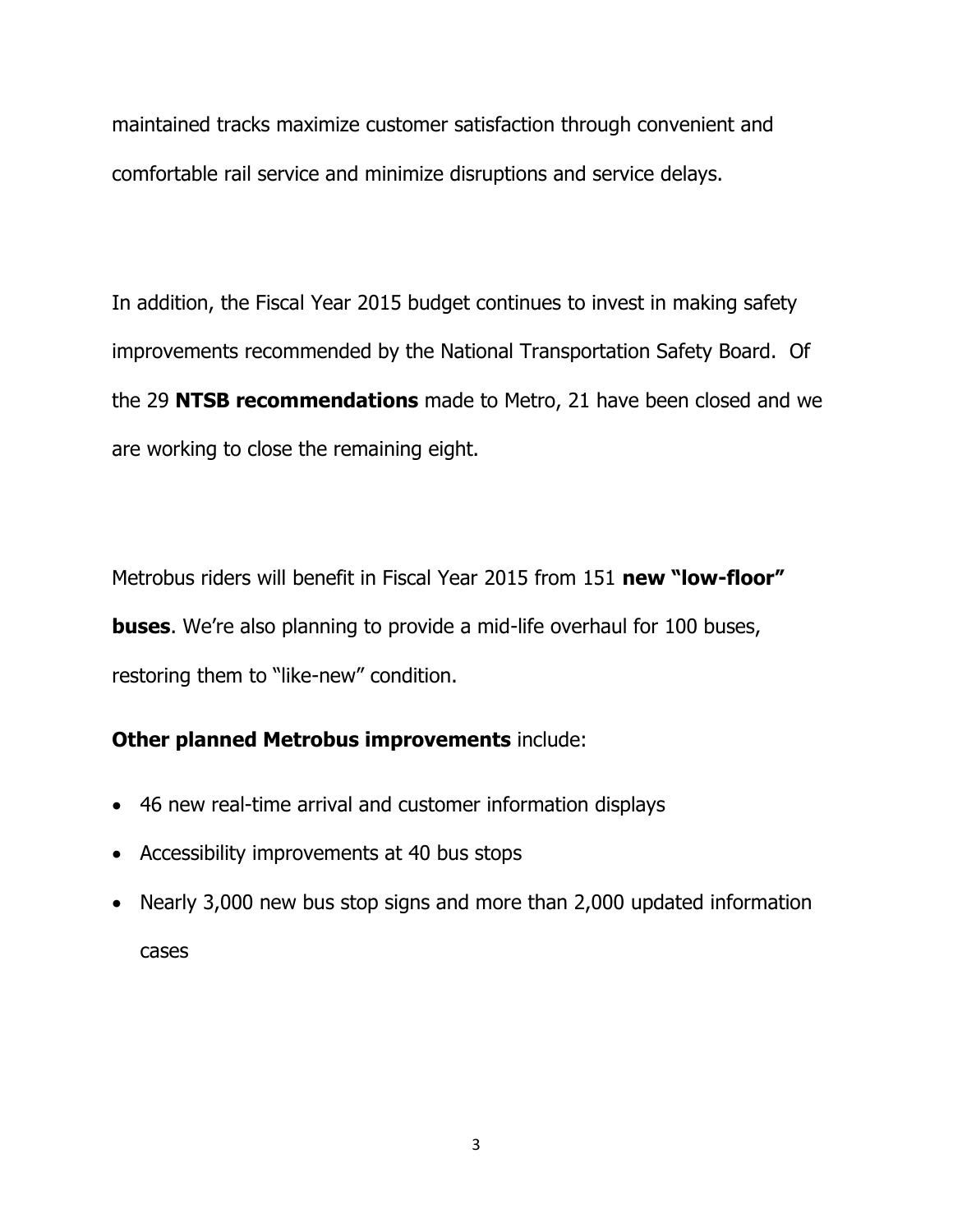For MetroAccess riders, we're planning to purchase 150 **new MetroAccess vehicles** in Fiscal Year 2015 to replace the aging fleet, which should translate into fewer breakdowns and interruptions of service for riders.

And these new vehicles include innovative technologies that help prevent accidents—such as rear cameras, and lane position and overhead clearance alarms.

The Fiscal Year 2015 budget includes the first fiscal year of **Silver Line service**—connecting riders from Wiehle-Reston East in Virginia to Largo Town Center in Maryland, making all stops through downtown D.C. similar to the Orange and Blue Line service. We expect to have the line turned over to Metro in the coming weeks so that we can begin testing and, hopefully, have passengers aboard later this summer. When the Silver Line opens it will extend the Metrorail system for 11.4 miles with five new stations.

Metro is also working to better connect communities through the **Bus Priority Corridor Network,** which seeks to improve bus service and reliability. In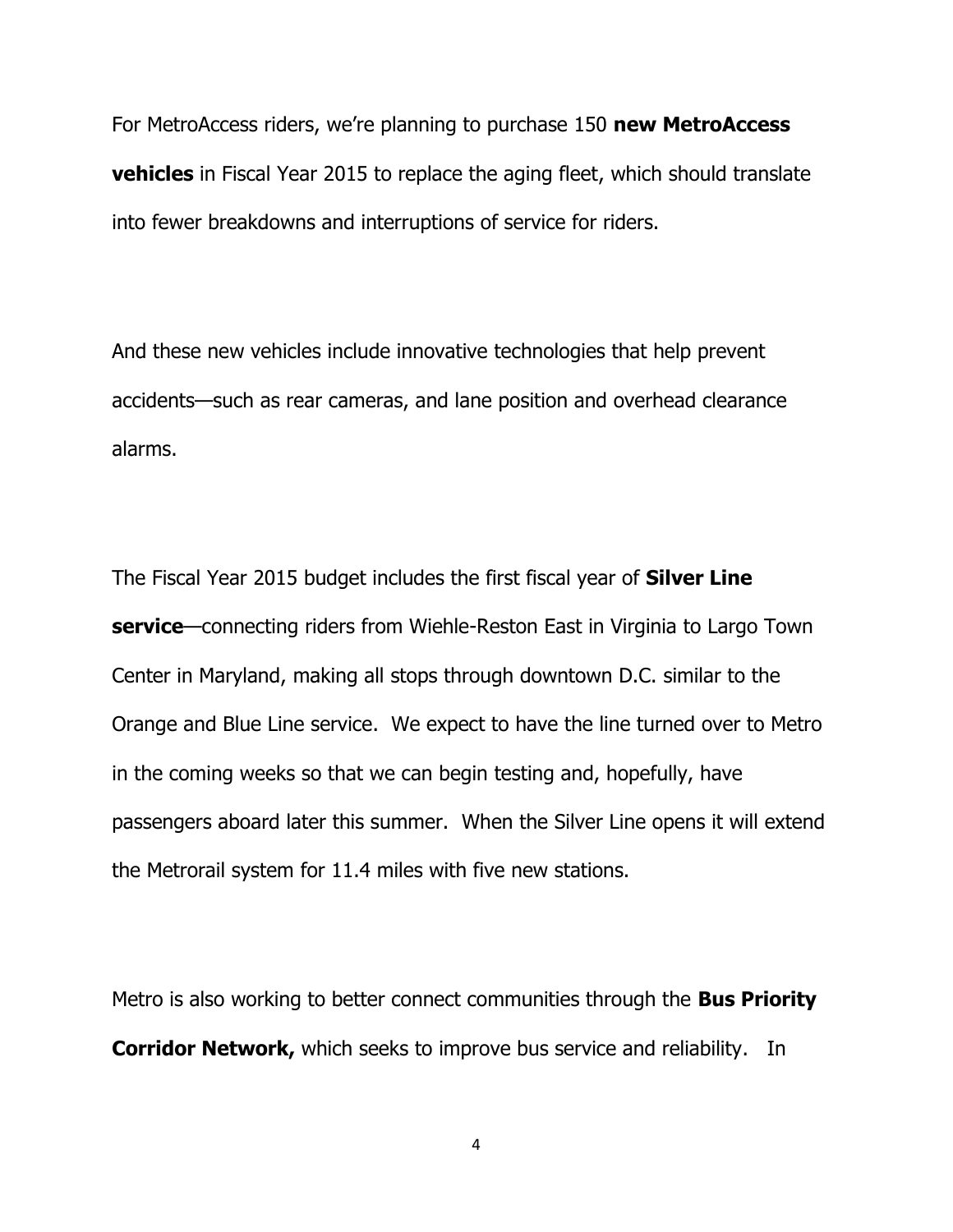FY2015, we will focus on the following corridors in the District: 92 (U Street-Garfield Line); 30's (Pennsylvania Avenue Line); and S2, 4 (16<sup>th</sup> Street Line).

As part of this effort, we will work in Fiscal Year 2015 to give buses traffic signal priority on Georgia Avenue, Wisconsin Avenue and the Theodore Roosevelt Bridge to K Street, NW.

**Metrorail stations** will continued to see improvements during Fiscal Year 2015—from new escalators and brighter lights to complete station rehabilitation projects that restore the stations to a "like-new appearance."

Our capital program continues to place a high priority on our **station escalators and elevators**. As a direct result of capital investments and improved preventive maintenance, Metro recently achieved 93 percent escalator availability, the highest level in five years. In the coming fiscal year, we are planning to install NEW escalators at Georgia Avenue-Petworth, Columbia Heights, Metro Center, Woodley Park, and Friendship Heights and rehabilitate escalators at Capitol South, Farragut West, Federal Triangle, Foggy Bottom, L'Enfant Plaza, McPherson Square, Smithsonian and Stadium Armory. In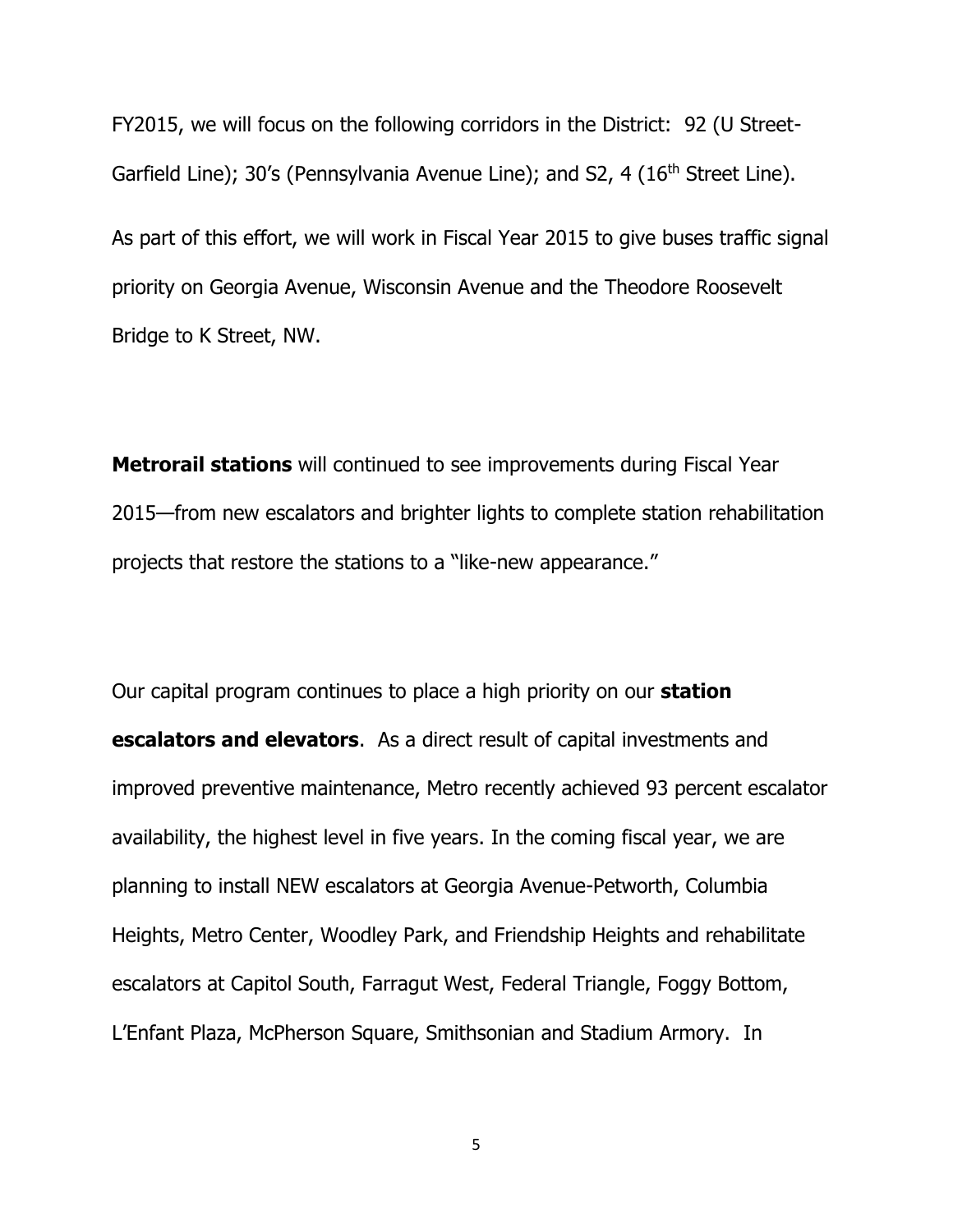addition, we will also issue a contract to rehabilitate several elevators in the District.

We are in the process of installing **brighter mezzanine lighting** in all underground Metrorail stations. Upgrades have been completed at four stations in the District (Gallery Place, Judiciary Square, Metro Center and Smithsonian), L'Enfant Plaza is under construction and every underground station in the District will have improved lighting by the end of 2015.

**Platform rehabs** are also underway, including the installation of slip-resistant tile and structural repairs. In Fiscal Year 2015, Metro will complete platform rehabs at Deanwood and Minnesota Avenue stations.

Twenty-three stations will undergo **rehabilitation projects**, which can be compared to the detailing of a car. That means we'll clean the concrete and architectural fixtures, rehab doors and railings, repair paver tiles and granite, paint, replace signs, and generally fix up the station from top to bottom. For example, we will replace the chillers at the Potomac Avenue and Metro Center stations, and upgrade signage at L'Enfant Plaza, Smithsonian and Federal Center.

6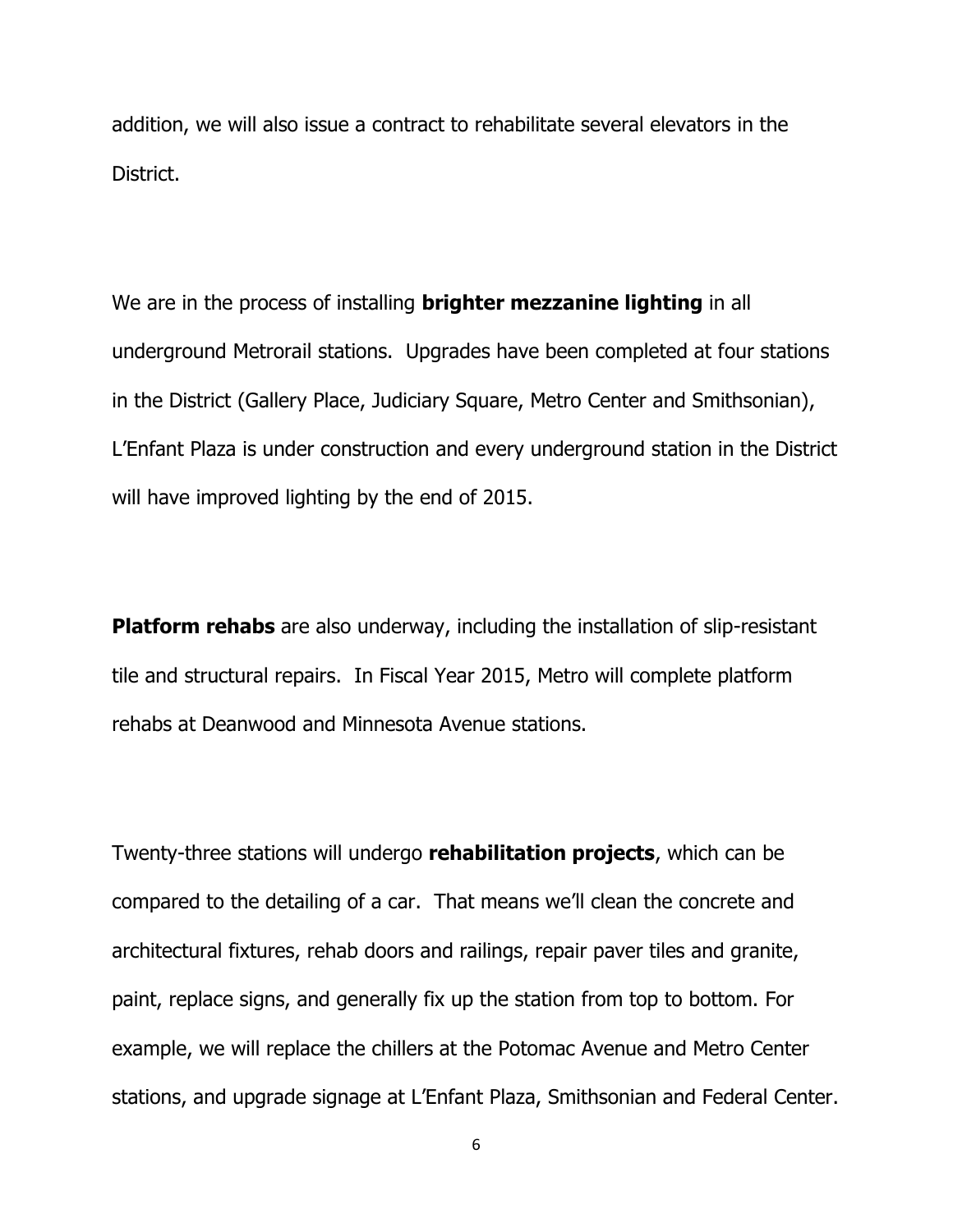In Fiscal Year 2015, Metro is planning to improve the facilities where you park your **bicycles and cars.** Bicycle riders will see improvements at five stations in the District – Brookland, Dupont Circle, Takoma, NoMa and Stadium-Armory. These include new 'Bike & Ride' facilities, bike lockers and covered bike racks.

We will institute a number of parking improvements at DC stations in FY 2015 including: Park Mobile at Rhode Island Avenue, which allows customers to pay by credit card or Smartphone, and a car sharing program at Rhode Island Avenue, Anacostia, Potomac Avenue and Minnesota Avenue.

New LED lighting will be installed at all Metro-operated parking garages – improving lighting for customers and saving energy—including at three garages in the District: Anacostia, Minnesota Avenue and Rhode Island Avenue.

Metro will continue working to **improve employee engagement and recruitment**. Through these efforts, Metro can recruit the best employees to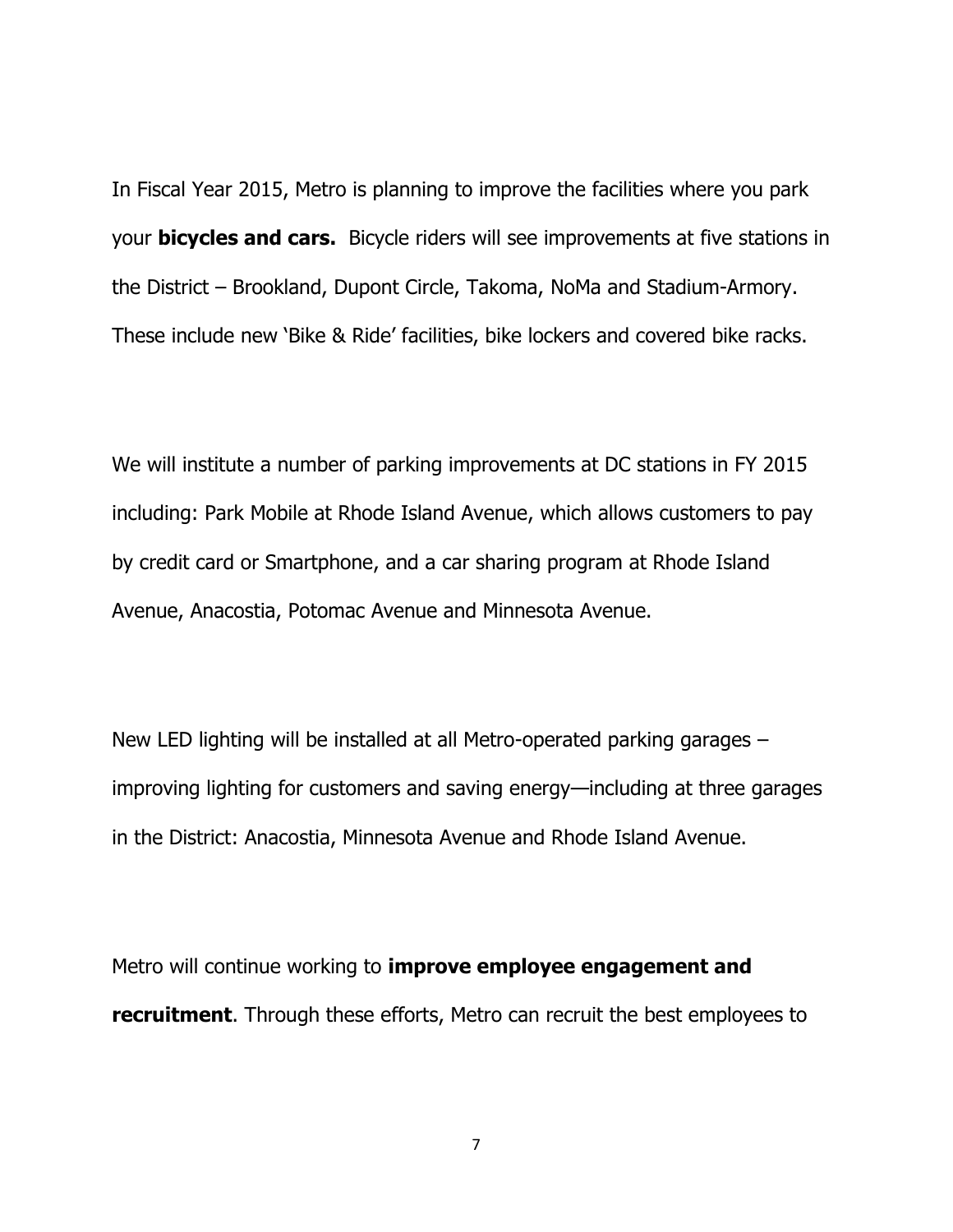serve our customers, develop their knowledge, skills and abilities, and prepare them for advancement within the Authority.

To ensure Metro operators, mechanics, and other safety-sensitive employees are always performing at their best, Metro is working to prevent and mitigate fatigue on the job. We have developed and will begin implementing a **Fatigue Risk Management System** in the coming Fiscal Year.

Finally, the Fiscal Year 2015 Budget makes a down payment on key projects in Metro's strategic plan, known as Momentum.

For riders, Momentum will mean more trains, reduced crowding, faster bus service, and brighter, safer, easier-to-navigate stations. For the region, Momentum will increase capacity throughout the system, enable future expansion, and remove vehicles from roadways.

In addition to some of the projects we've already discussed, this budget begins looking toward the future by investing in the power infrastructure needed to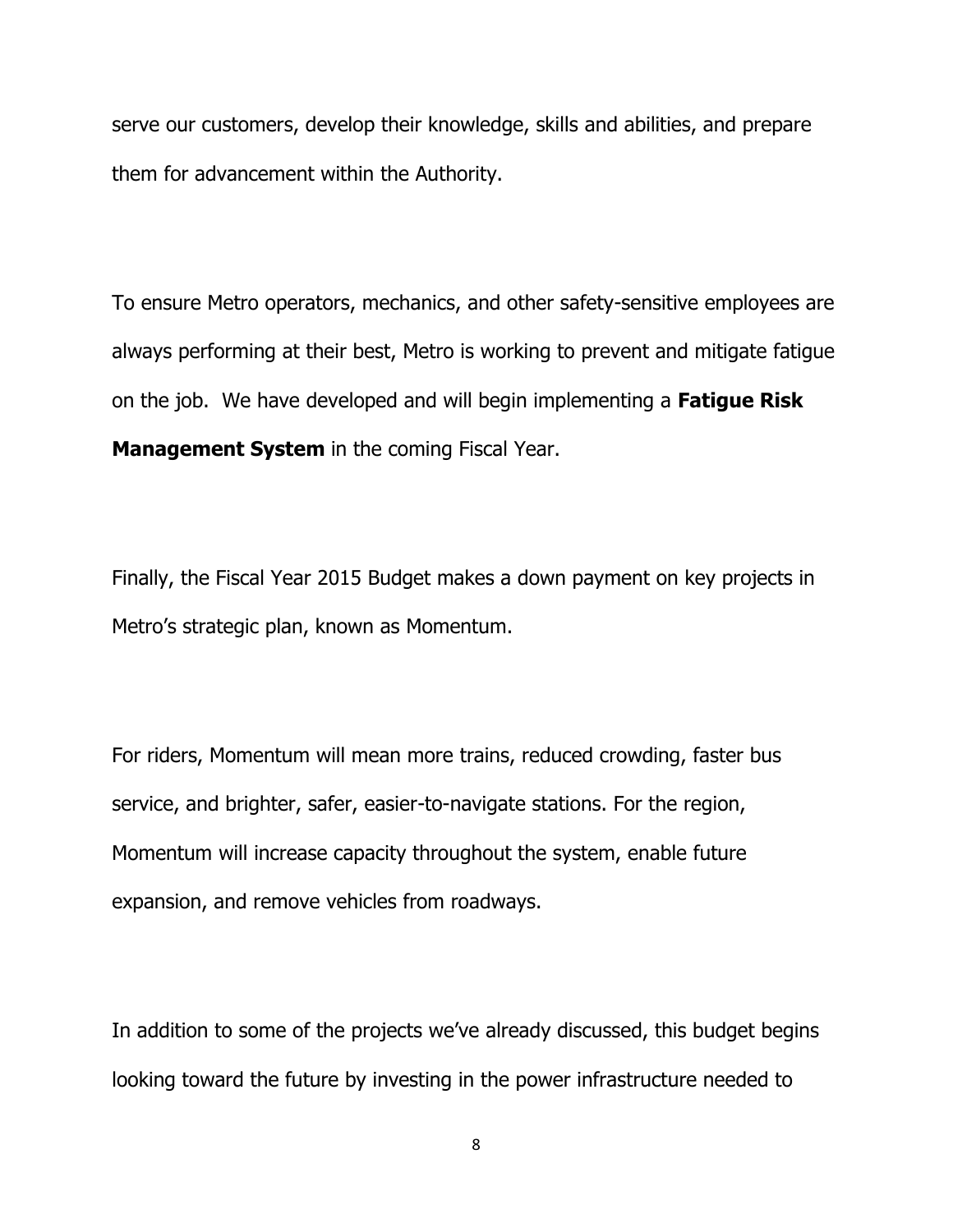operate more eight-car trains; the redesign of many high ridership stations, including Union Station, L'Enfant Plaza and Gallery Place; and a new electronic payment program that will provide a faster, more convenient, and more efficient way to pay.

Now that we've reviewed what's planned for the next year, let's take a look at the operating budget and proposed capital budget.

For Fiscal Year 2015, the budget includes \$1.1 billion for capital investments and \$1.7 billion to operate the system.

Metro has identified opportunities to achieve cost savings, including the use of smaller, more fuel efficient automobiles; energy reduction initiatives; improved administration of pension, healthcare and post-employment benefits; and other efforts that streamline business processes.

The projected operating expenses for Fiscal Year 2015 are \$105 million higher than the current fiscal year. The increase in expenses will be made up through a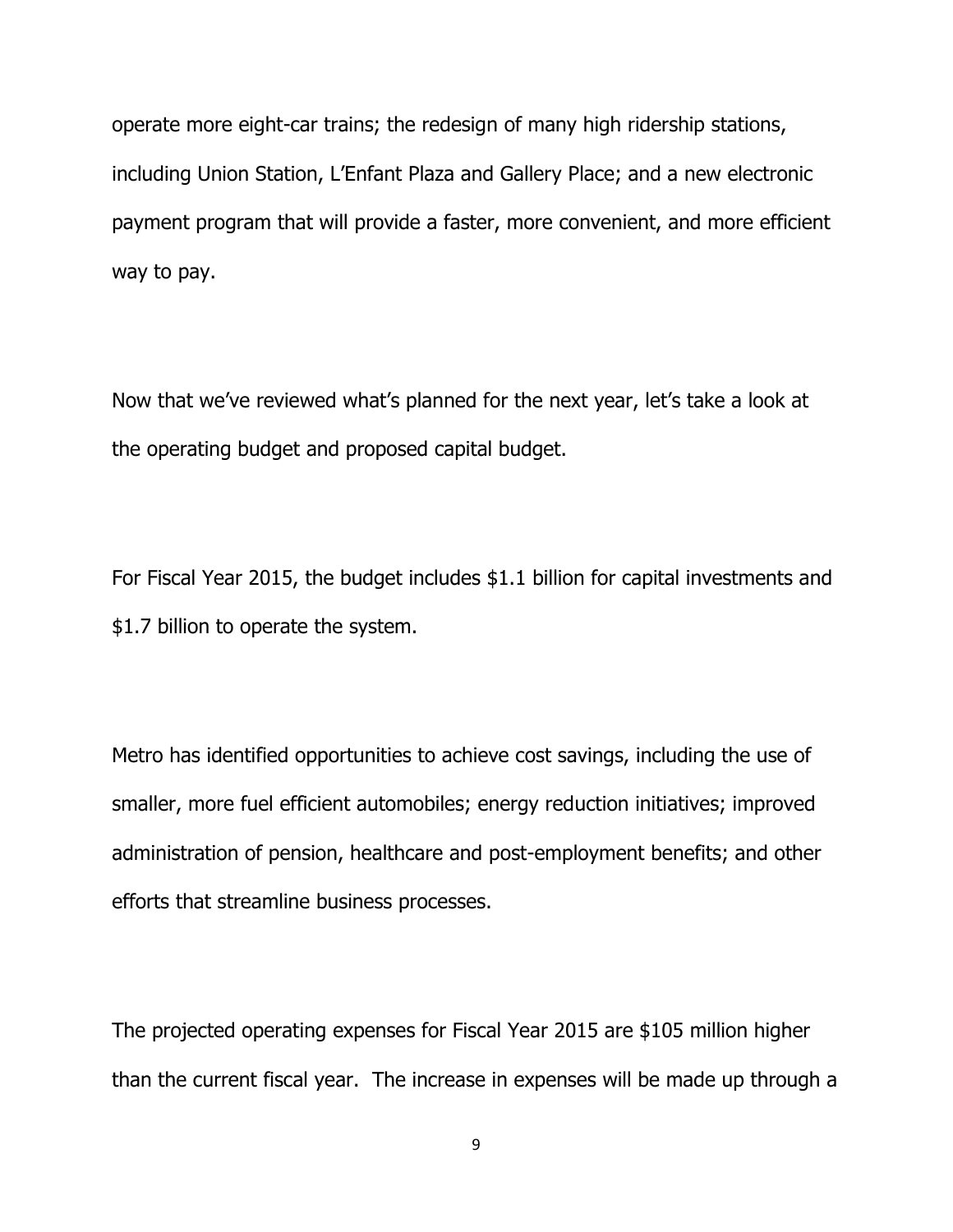balanced combination of ridership growth and cost sharing between the local jurisdictions and the fares paid by riders.

The majority of the capital budget is for ongoing safety and state of good repair, and \$191 million is proposed for capacity improvements and a down payment on Momentum.

The FY2015 operating budget includes modest fare changes for Metrorail, Metrobus and MetroAccess starting in July as follows:

 On Metrorail, fares will increase an average of 3 percent – or about 10 cents per trip. For a short trip during rush hour, fares will increase from \$2.10 to \$2.15. And the maximum Metrorail fare will increase from \$5.75 to \$5.90. A \$1 surcharge will continue to be applied for trips taken with a paper farecard.

On Metrobus, thanks to the strong advocacy of Councilmember Bowser, our bus fare will become \$1.75 for all customers, regardless of whether they pay with cash or SmarTrip. Today, fares are \$1.60 for SmarTrip and \$1.80 for cash. The fare on Express bus routes will increase from \$3.65 to \$4.

10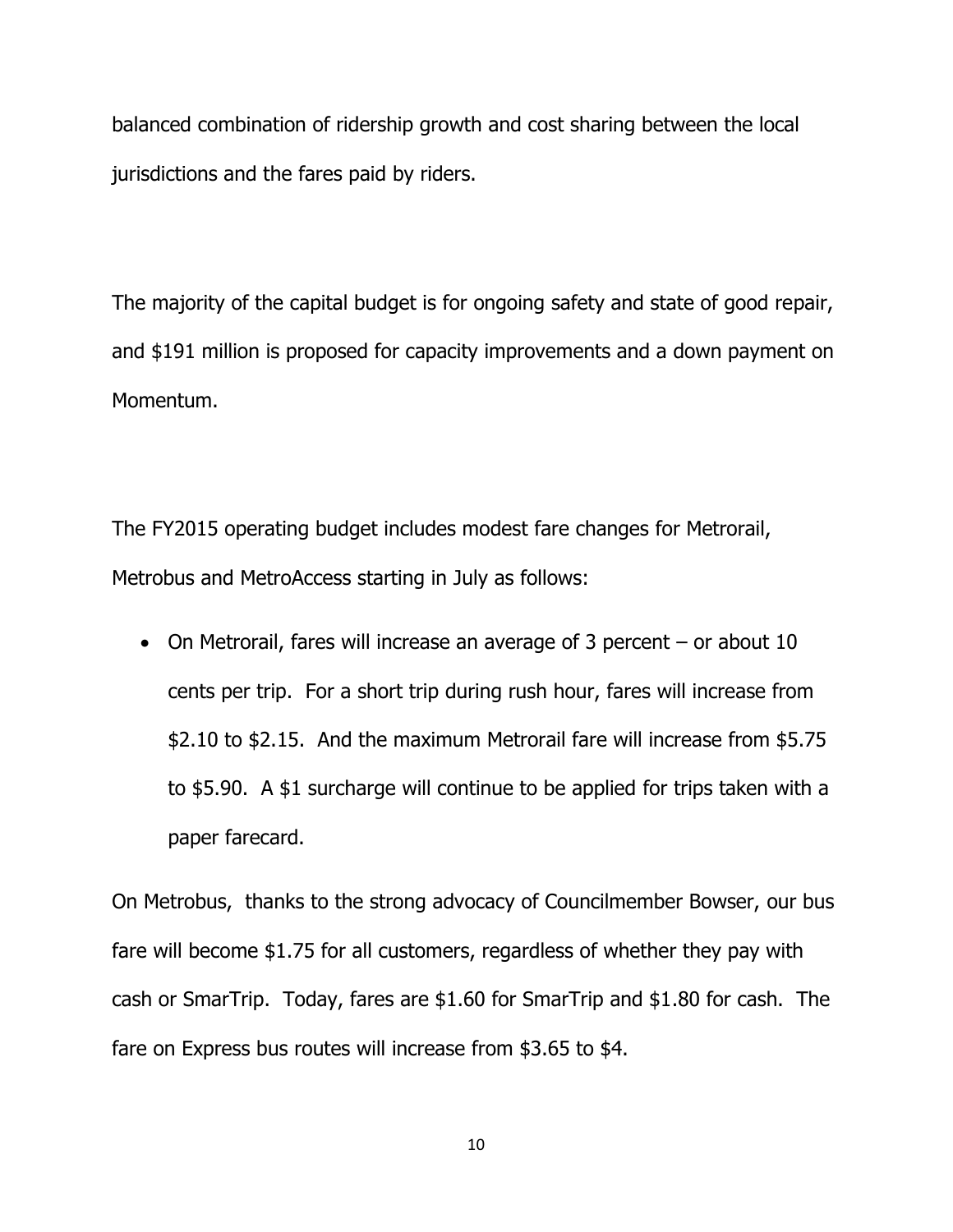At all Metro-operated parking facilities, rates will increase by 10 cents. And selected stations in Prince Georges County will have an additional 50 cent surcharge, bringing the price of parking at those stations in line with the rest of the system.

Finally, MetroAccess fares will continue to be calculated as 2 times the cost of the equivalent bus or rail fare for the same trip. However, the maximum fare will be reduced from \$7 today to \$6.50.

These new fares will take effect on July 1, 2014 and are expected to generate net revenue of approximately \$28 million. The fare changes pass the equity analysis required by Title VI of the Civil Rights Act, ensuring that minority and low income populations are not disproportionately impacted by the fare changes.

Metro is continuing to advance its most aggressive program of capital investments since the construction of the system.

11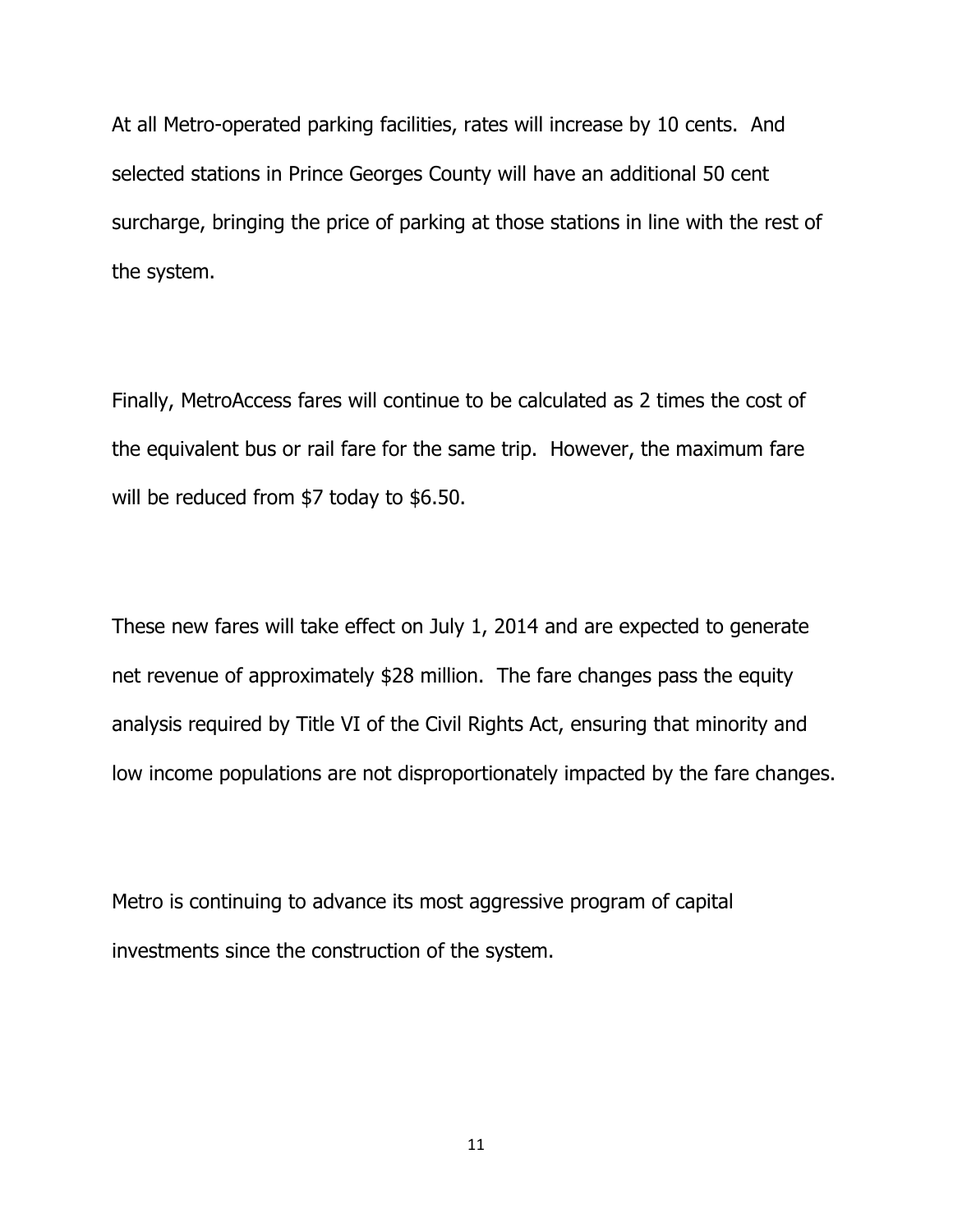The proposed Fiscal Year 2015 Capital Improvement Program is a \$1.1 billion investment plan focused on safety improvements, the rebuilding of the Metro system, increasing system capacity and improving the effectiveness of the current rail and bus network.

The momentum to rebuild, sustain, and grow Metro to support the region requires the support of all stakeholders. Our accomplishments to date, and the ability to continue to meet the transportation needs of District residents would not be possible without the steadfast support of the District of Columbia.

I applaud the joint capital commitment of \$75 million for Fiscal Year 2015 by Mayor Gray, Maryland Governor O'Malley and Virginia Governor McAuliffe – an important down payment towards Metro's "Momentum" strategic plan to reduce crowding and add system capacity. We were pleased to see that the Mayor's proposed FY2015 budget included full funding of the District's subsidy to Metro and the additional \$25 million capital commitment to the WMATA Momentum program. I also want to thank the Council of creating the Momentum Fund.